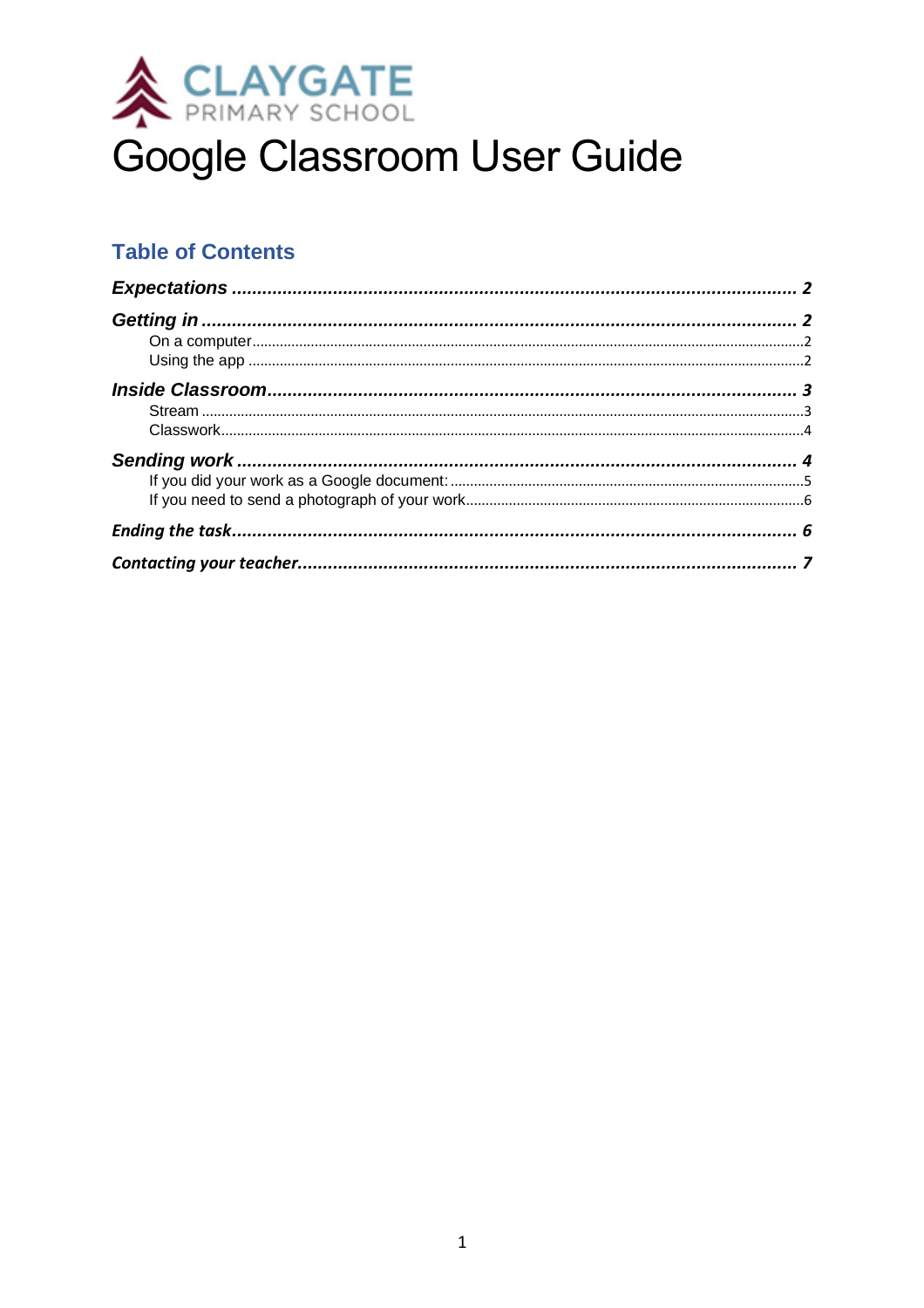

<span id="page-1-0"></span>Work will be uploaded daily for you to complete. There will be an announcement from the teacher and a Maths and English task each morning. Every Monday, five other subjects will also be put up: you can complete these in any order you like by Friday. You should upload your work daily for teachers to see: use this guide to help you.

If are any issues with completing work, you can message your class teacher in Classroom privately and ask for help. Remember to be respectful and check your writing makes sense!

# <span id="page-1-1"></span>Getting in

## <span id="page-1-2"></span>On a computer

Log-in using wonde.com and your emoji login. You can find the link to wonde.com on the school website or by typing it into the search bar.



### <span id="page-1-3"></span>Using the app

Search for the app in the Appstore and download it. When you are asked to login, your email address is your first name and the initial of your surname. For example, Joe Bloggs would be [joeb@claygate.surrey.sch.uk.](mailto:joeb@claygate.surrey.sch.uk)

You should then be asked to put in your emoji password as normal.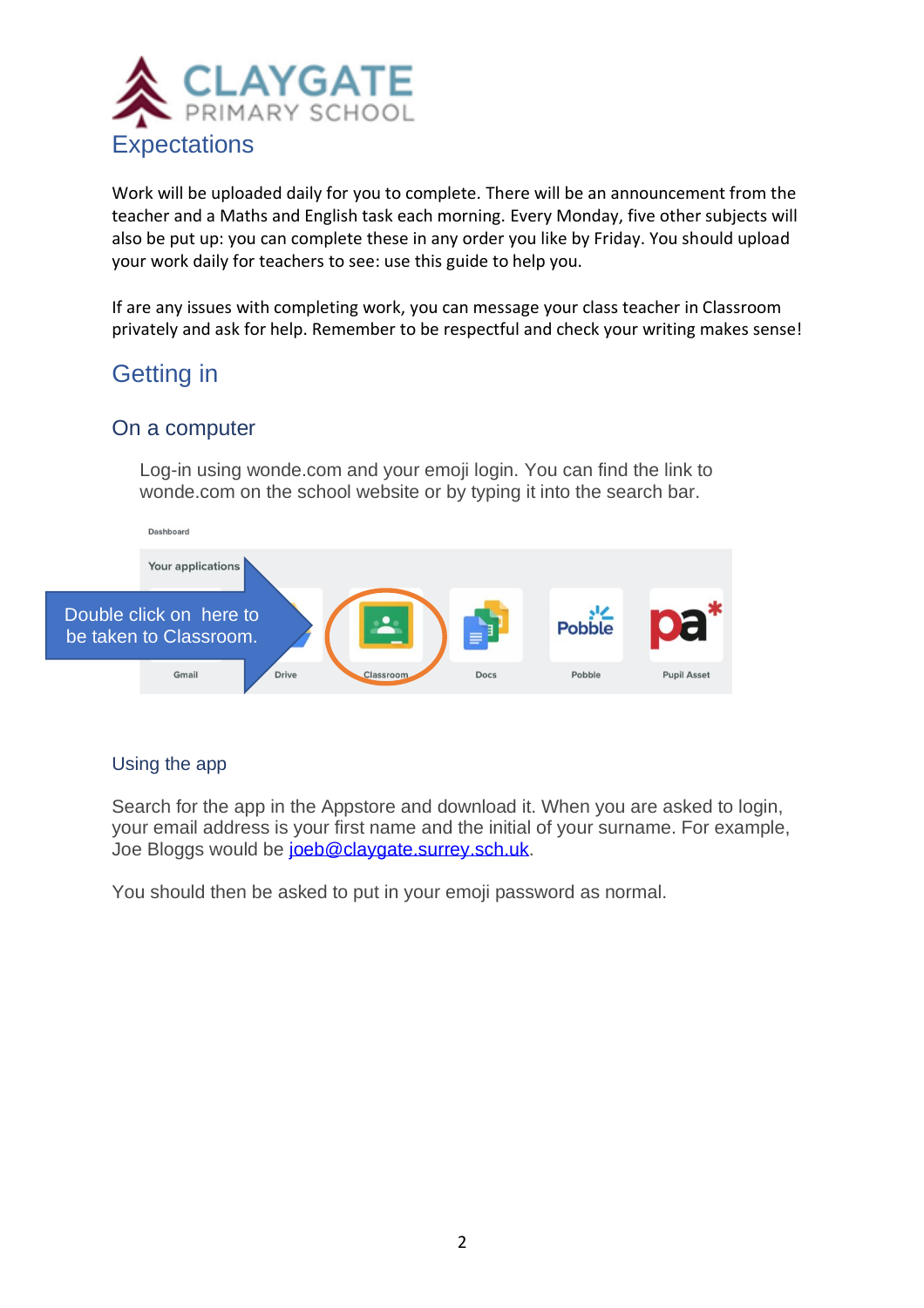<span id="page-2-0"></span>



Once you are in, there are three pages: Stream, Classwork and People. You will only need the first two.

<span id="page-2-1"></span>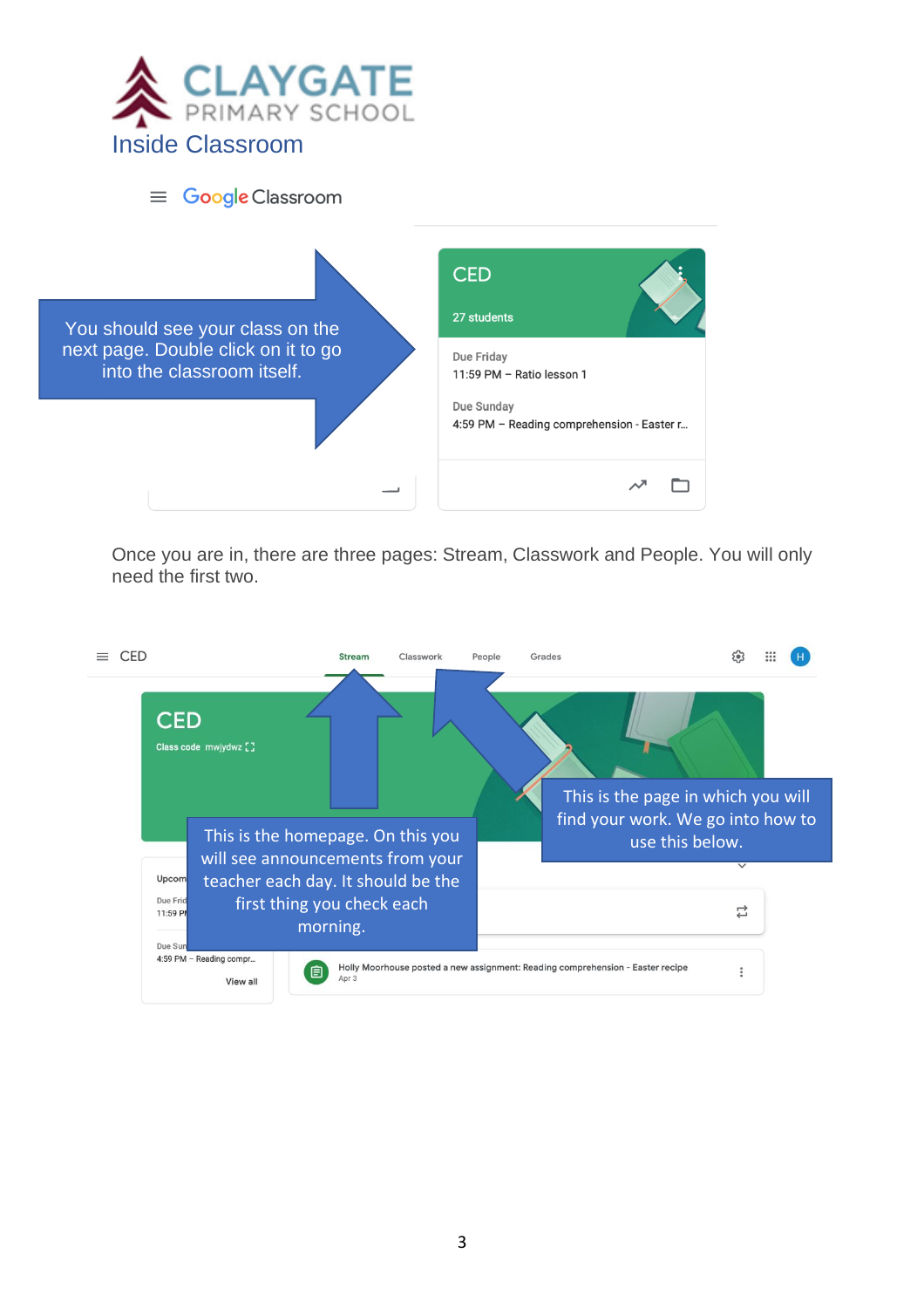

## <span id="page-3-0"></span>**Classwork**

#### *Assignments*

On the Classwork page, it will be clear what work you need to do for each subject. *It is important you complete it on this page to make sure you submit the work correctly at the end*. Do not use Stream for this part.

| Due Apr 17, 11:59 PM<br>Ratio lesson 1                                                                                                                                | <b>Assigned</b><br>Your work                  |
|-----------------------------------------------------------------------------------------------------------------------------------------------------------------------|-----------------------------------------------|
| Holly Moorhouse Mar 30 (Edited Apr 2)                                                                                                                                 | + Add or create                               |
| Watch the video for the first lesson via the link below. Today we are learning about the word ratio: what it<br>Maths.                                                | Instructions for the work<br>will be here     |
| https://whiterosemaths.com/homelearning/year-6/<br>If you need further practise, go to the following website: https://www.mathsiz<br>n.com/definitions/ratio.html<br> | Private comments                              |
| .<br>Y6-Spring-Block-6-WO1-Usi<br>PDF                                                                                                                                 | Any worksheets or links will be attached here |
| <b>Class comments</b>                                                                                                                                                 |                                               |
| Add class comment                                                                                                                                                     | Þ                                             |

Above you will see clear instructions for the task. Follow all of these instructions carefully. You may need to click on documents at the bottom or the link included in the instructions. When watching the video, you may be asked to pause the video to complete some work.

# <span id="page-3-1"></span>Sending work

Once your work is completed you need to submit it. *Avoid sending this by email if possible, instead follow the guidance below.*

You have different options with work in Google Classroom: you can either complete the work online or you can write in your exercise books. For both options, work must still be uploaded so your teacher can see what you have done.

When you click the icon '+ Add or create' below you will be given a choice of what to attach. This depends on how you are submitting your work.

| 〔自〕 | Due Apr 17, 11:59 PM                                                                                                                                            |          | Your work       | <b>Assigned</b> |
|-----|-----------------------------------------------------------------------------------------------------------------------------------------------------------------|----------|-----------------|-----------------|
|     | Ratio lesson 1                                                                                                                                                  |          |                 |                 |
|     | Holly Moorhouse Mar 30 (Edited Apr 2)                                                                                                                           |          | + Add or create |                 |
|     |                                                                                                                                                                 | ୵        | Google Drive    |                 |
|     | Watch the video for the first lesson via the link below. Today we are learning about the word ratio: what it means and how we use t in                          | $\oplus$ | Link            |                 |
|     | Maths.                                                                                                                                                          | 0        | File            |                 |
|     | https://whiterosemaths.com/homelearning/year-6/<br>If you need further practise, go to the following website: https://www.mathsisfun.com/definitions/ratio.html |          | Create new      |                 |
|     | <br>"Siliyeee<br>Y6-Spring-Block-6-WO1-Usi<br>2000 1000<br>PDF                                                                                                  |          | Docs            |                 |
|     | 5.5.5.5                                                                                                                                                         |          | Sheets          |                 |
|     | <b>Class comments</b>                                                                                                                                           |          | Drawings        |                 |
|     | Add class comment<br>$\Rightarrow$                                                                                                                              |          |                 |                 |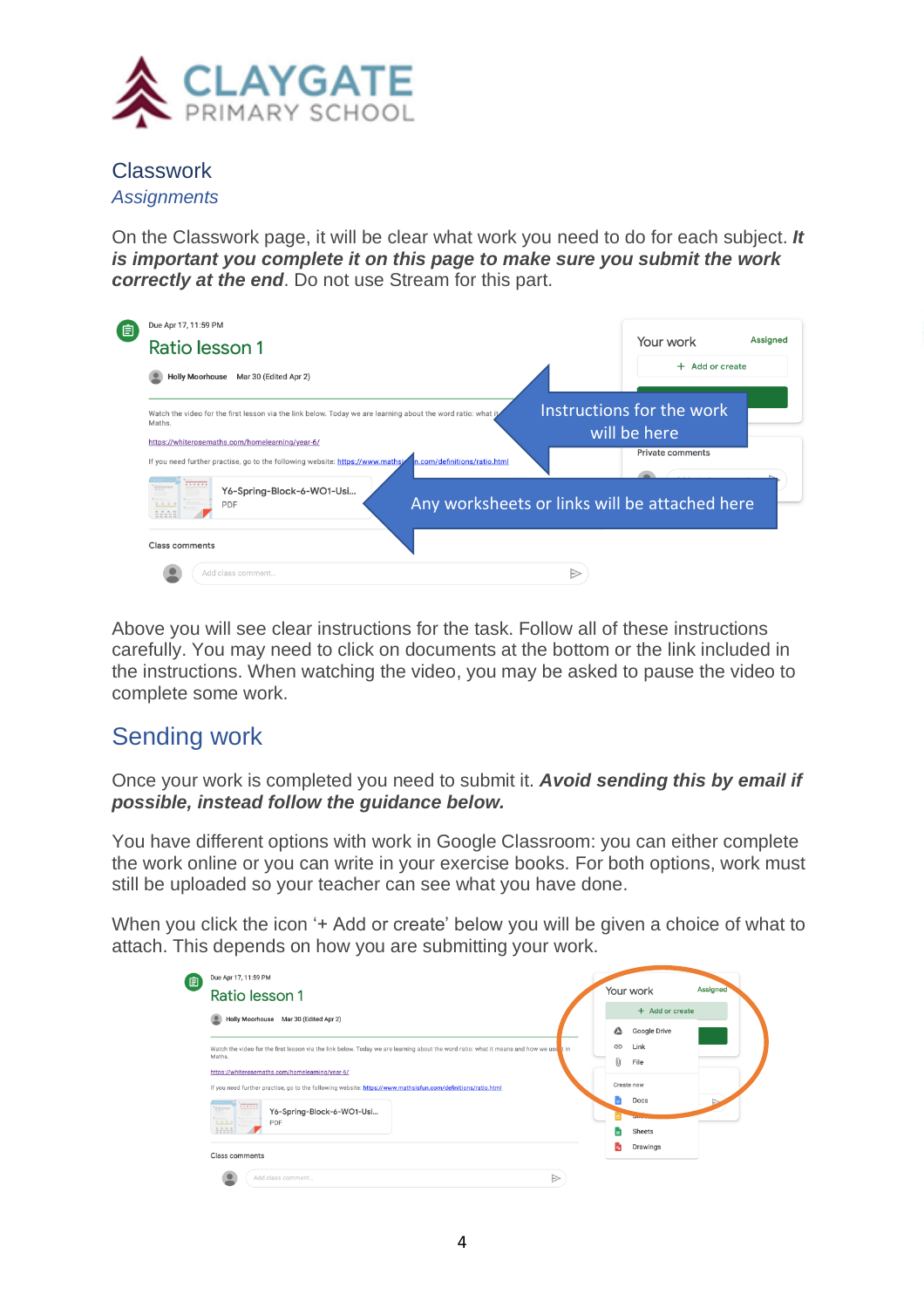

### <span id="page-4-0"></span>If you did your work as a Google document:

Click Google Drive

Your most recent documents will appear

Click on the one you want to share and click 'Add'



If you did your work as a Word Doc or other file:

Click File

Click 'select files from your device'

Find the file on your computer wherever you saved it. Common areas include your documents, pictures or downloads.

| <b>CED</b> |               |        |                                 |         |                                             | $\mathbf{m}$     |
|------------|---------------|--------|---------------------------------|---------|---------------------------------------------|------------------|
| D          |               |        | Insert files using Google Drive |         | $\times$                                    |                  |
|            | Recent        | Upload | My Drive                        | Starred |                                             | ignec            |
|            |               |        |                                 |         |                                             |                  |
|            |               |        |                                 |         |                                             |                  |
|            |               |        |                                 |         | Drag files here                             |                  |
|            |               |        |                                 |         | $-$ or $-$<br>Select files from your device | $\triangleright$ |
|            |               |        |                                 |         |                                             |                  |
|            |               |        |                                 |         |                                             |                  |
|            |               |        |                                 |         |                                             |                  |
|            |               |        |                                 |         |                                             |                  |
|            | <b>Upload</b> | Cancel |                                 |         |                                             |                  |
|            |               |        |                                 |         |                                             |                  |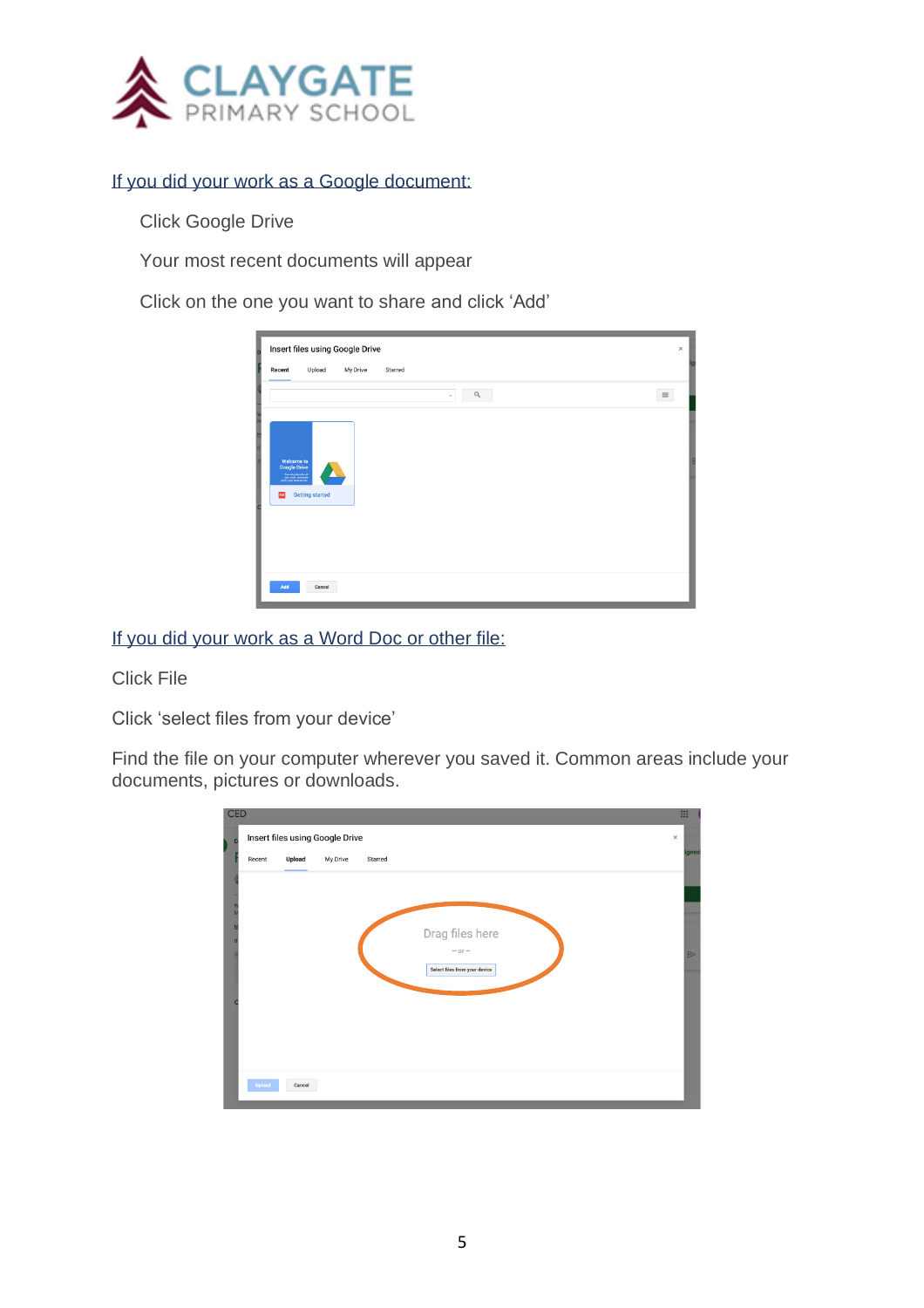

<span id="page-5-0"></span>Open the webcam or camera function on your device.

Take a photograph of your work.

### *Make sure the photograph is of all of your work and is clear.*

If you take a photograph on your mobile phone, you will need to be logged into Google Classroom on that phone. If you can't do this, you can also send that image to your school email address (see above) and download it.

Click File Click 'select files from your device' Find the file on your computer wherever you saved it. Common areas include your documents, pictures or downloads.

If you are unable to send an image in this way then email it to your teacher and continue to the final step (next page)

## <span id="page-5-1"></span>Ending the task

Once you have uploaded all documents or sent them as an email then click 'Turn In'. If you have not attached a document and sent an email instead then this will say 'Submit' and should still be clicked.

| Due Apr 17, 11:59 PM                                                                                                                              |                          |                 |  |
|---------------------------------------------------------------------------------------------------------------------------------------------------|--------------------------|-----------------|--|
| Ratio lesson 1                                                                                                                                    | Your work                | <b>Assigned</b> |  |
| <b>Holly Moorhouse</b><br>Mar 30 (Edited Apr 2)                                                                                                   | <b>TEST.docx</b><br>Word | $\times$        |  |
| Watch the video for the first lesson via the link below. Today we are learning about the word ratio: what it means and how we use it in<br>Maths. | + Add or create          |                 |  |
| https://whiterosemaths.com/homelearning/year-6/                                                                                                   | Turn in                  |                 |  |
| If you need further practise, go to the following website: https://www.mathsisfun.com/definitions/ratio.html                                      |                          |                 |  |
| <br><b>SSSNA</b><br>Y6-Spring-Block-6-WO1-Usi<br>2.9.9.9<br>PDF<br>5.5.5.5                                                                        | <b>Private comments</b>  |                 |  |
| <b>Class comments</b>                                                                                                                             | Add private comment      | Ð               |  |
| Add class comment<br>E                                                                                                                            |                          |                 |  |